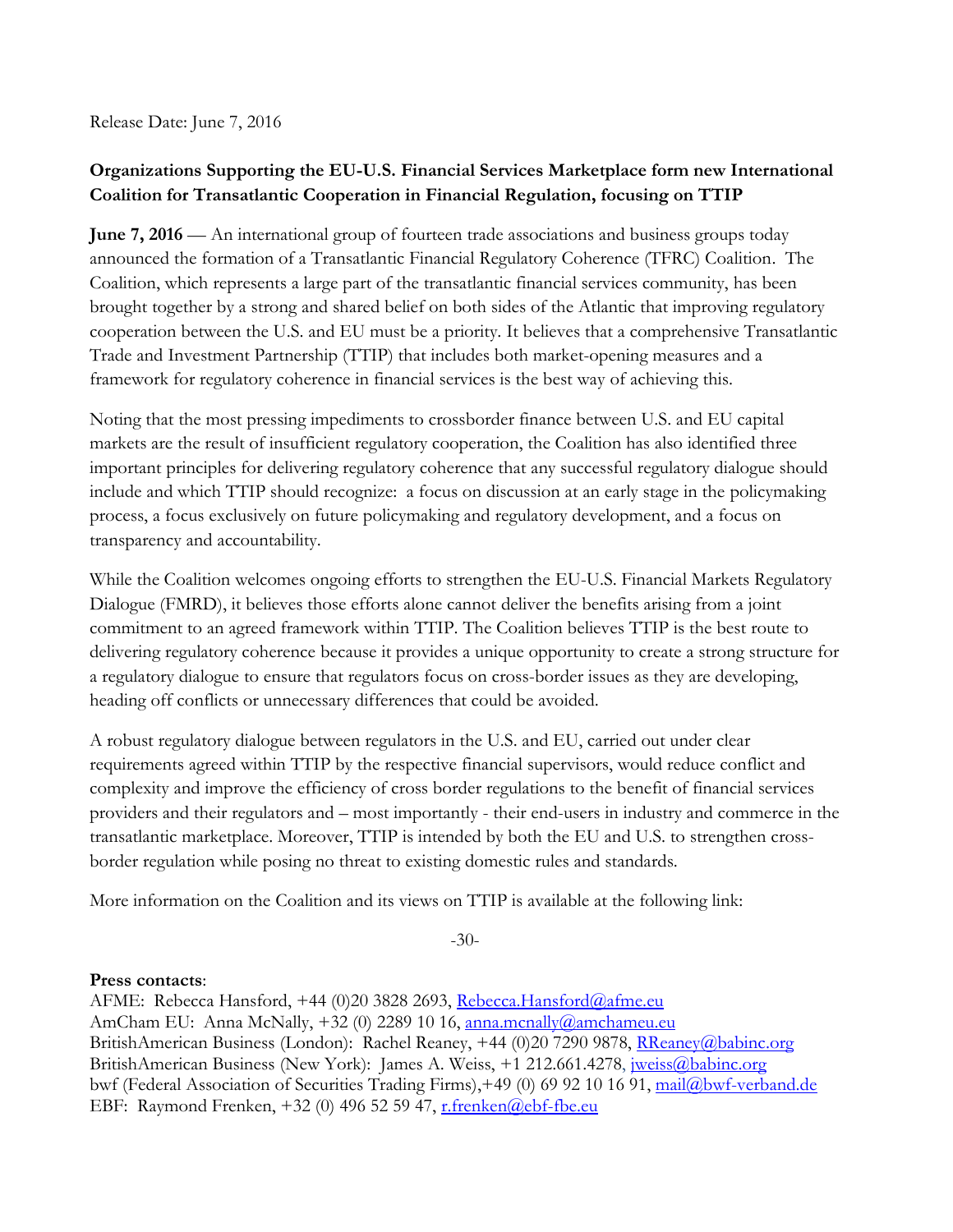ESF: [esf@esf.com,](mailto:esf@esf.com) +32 (0) 2230 6168 Financial Services Forum: Laena Fallon, +1 202.457.8783, [laena.fallon@financialservicesforum.org](mailto:laena.fallon@financialservicesforum.org) Financial Services Roundtable: Alison Hawkins, +1 202.589.2427, [alison.hawkins@FSRoundtable.org](mailto:alison.hawkins@FSRoundtable.org) IIB: William Goodwin, +1 646.213.1141, [wgoodwin@iib.org](mailto:wgoodwin@iib.org) IIF: Andrew DeSouza,  $+1$  202.857.3602, adesouza@iif.com SIFMA: Carol Danko, +1 202.962.7390, [cdanko@sifma.org](mailto:cdanko@sifma.org) TheCityUK: Jennifer Green, +44 30 3696 0115, [Jennifer.Green@thecityuk.com](mailto:Jennifer.Green@thecityuk.com) TABC: Tim Bennett, +1 202.828.9101, thennett@transatlanticbusiness.org US Chamber of Commerce: Stacy Day, +1 202.463.5682, [SDay@USChamber.com](file://gfma.local/shares/sifma-documents/SIFMA-GovernmentAffairs/International%20Policy/Issues/Trade%20and%20Investment/TTIP/The%20TTIP%20Coalition/SDay@USChamber.com)

#### **About AFME:**

AFME promotes fair, orderly, and efficient European wholesale capital markets and provides leadership in advancing the interests of all market participants. AFME represents a broad array of European and global participants in the wholesale financial markets. Its members comprise pan-EU and global banks as well as key regional banks, brokers, law firms, investors and other financial market participants. AFME participates in a global alliance with the Securities Industry and Financial Markets Association (SIFMA) in the US, and the Asia Securities Industry and Financial Markets Association (ASIFMA) through the GFMA (Global Financial MarketsAssociation). For more information please visit the AFME website: [www.afme.eu](http://www.afme.eu/)

#### **About AmCham EU:**

AmChamEU speaks for American companies committed to Europe on trade, investment and competitiveness issues. It aims to ensure a growth-orientated business and investment climate in Europe. AmCham EU facilitates the resolution of transatlantic issues that impact business and plays a role in creating better understanding of EU and US positions on business matters.

#### **About BritishAmerican Business**:

BritishAmerican Business (BAB), the leading transatlantic business network, is a not-for-profit organization dedicated to helping companies connect and build their business on both sides of the Atlantic. Our members are the world's leading multinational and middle-market companies and include many of the major American and European players in finance, law, insurance, real estate, pharmaceuticals, airlines, technology and media. By providing access to practical, measurable business opportunities through our exclusive networking and targeted marketing platforms, the companies in our membership are able to sustain, grow and celebrate their businesses. The product of a merger between the American Chamber of Commerce (UK) and British-American Chamber of Commerce (US), we serve our members as the single, pre-eminent transatlantic business organization.

### **About bwf (Federal Association of Securities Trading Firms)**:

The Bundesverband der Wertpapierfirmen e.V. (bwf) is trade association with the goal of uniformly protecting and promoting the common professional interests of Germany's securities trading firms on a national, European and global level. The bwf represents the interests of its members in connection with proposed national, European and international regulatory, legislative and implementing measures in the area of financial services and capital markets law and informs its members in all matters that concern them in connection with their activity as securities trading firms. The bwf furthermore works closely together with national and international industry associations of the banking and capital markets sector.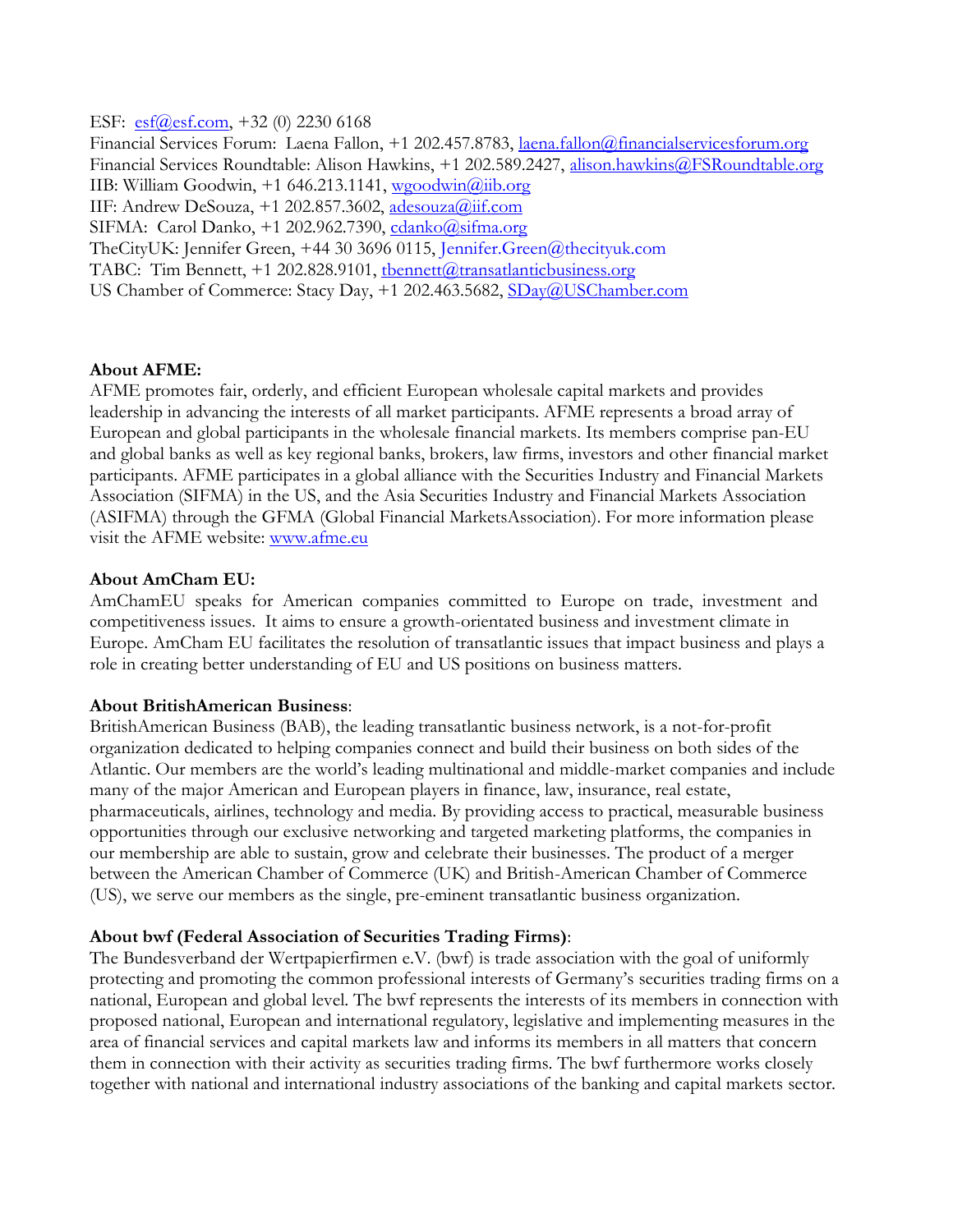#### **About the EBF**:

The European Banking Federation is the voice of the European banking sector, uniting 32 national banking associations in Europe that together represent some 4,500 banks - large and small, wholesale and retail, local and international - employing about 2.5 million people. EBF members represent banks that make available loans to the European economy in excess of €20 trillion and that securely handle more than 300 million payment transactions per day. Launched in 1960, the EBF is committed to creating a single market for financial services in the European Union and to supporting policies that foster economic growth. Website:<http://www.ebf-fbe.eu/>

### **About European Services Forum:**

The European Services Forum (ESF) is a private sector trade association that represents the interests of the European services industry in International Trade Negotiations in Services & Investments. It comprises major European service companies and European service sector federations covering service sectors such as financial services, telecommunications, maritime transport, business and professional services, distribution, postal and express delivery (see full list of members on the web-site: www.esf.be)

### **About Financial Services Forum**:

The Financial Services Forum is a non-partisan financial and economic policy organization comprised of the CEOs of 16 of the largest and most diversified financial services institutions with business operations in the United States. The purpose of the Forum is to pursue policies that encourage savings and investment, promote an open and competitive global marketplace, and ensure the opportunity of people everywhere to participate fully and productively in the 21st-century global economy.

## **About Financial Services Roundtable**:

The Financial Services Roundtable represents the largest integrated financial services companies providing banking, insurance, payment and investment products and services to the American consumer. Member companies participate through the Chief Executive Officer and other senior executives nominated by the CEO. FSR member companies provide fuel for America's economic engine, accounting for \$92.7 trillion in managed assets, \$1.2 trillion in revenue, and 2.3 million jobs. Learn more at FSRoundtable.org.

## **About IIB:**

The Institute of International Bankers (IIB) is the only national association devoted exclusively to representing and advancing the interests of the international banking community in the United States. Its membership is comprised of internationally headquartered banking and financial institutions from over 35 countries around the world doing business in the United States. The IIB's mission is to help resolve the many special legislative, regulatory, tax and compliance issues confronting internationally headquartered institutions that engage in banking, securities and other financial activities in the United States. Through its advocacy efforts the IIB seeks results that are consistent with the U.S. policy of national treatment and appropriately limit the extraterritorial application of U.S. laws to the global operations of its member institutions. Further information is available at [www.iib.org.](http://www.iib.org/)

### **About IIF**:

The Institute of International Finance is the global association of the financial industry, with close to 500 members from 70 countries. Its mission is to support the financial industry in the prudent management of risks; to develop sound industry practices; and to advocate for regulatory, financial and economic policies that are in the broad interests of its members and foster global financial stability and